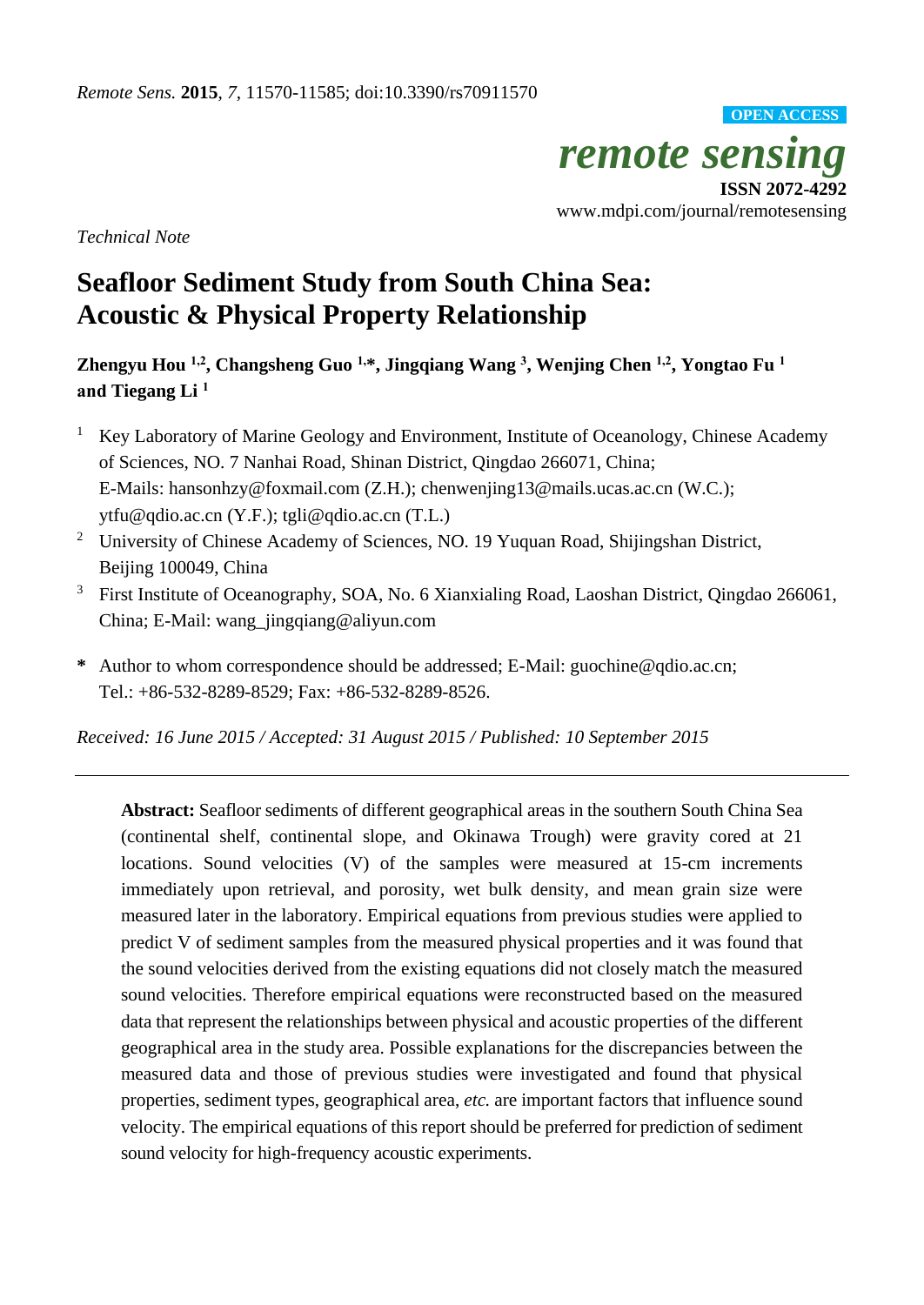**Keywords:** sound velocity; empirical equation; physical properties

## **1. Introduction**

The acoustic and physical properties of marine sediments in various geographical areas and sedimentary environments are vital to underwater acoustic environment and explorations of the seafloor, and have also become an important tool for remote sensing the geophysical properties of the oceans. The advent of technology to map the seafloor in great detail at high frequencies has sparked new interest in the acoustic properties (namely, sound velocity and attenuation) of the upper few meters of seafloor sediment [1]. In the past few decades, these have been studied intensively both in deep-sea and shelf regions. In theory, Biot developed Biot theory to estimate the acoustic and physical properties of the uppermost layer in the seafloor [2,3]. Stoll studied the propagation of acoustic waves in marine sediment and adapted the Biot model to describe acoustic propagation in unconsolidated marine sediments [4]. Hamilton published numerous papers dealing with the acoustic characteristics of marines sediments from various environments worldwide [5–7]. These properties include compressional and shear wave velocities, attenuation, porosity, water content, sand-silt-clay content, wet bulk density, and other physical properties. Hamilton and Bachman [8] used laboratory measurements of sediment properties in cores from the Bering Sea, North Sea, Mediterranean Sea, equatorial Pacific, and other areas to establish empirical equations for sound velocity in seafloor sediments. Orsi and Dunn [9] showed a correlation between sound velocity and physical properties of fine-grained abyssal sediments from the Brazil Basin. Brandes *et al.* [10] provided a Geoacoustic characterization of calcareous seabed areas in the Florida Keys. Lambert *et al.* [11] studied the acoustic response of shallow-water marine sediments at six sites within the Ship Island Test Bed off Gulfport, Mississippi. And a comparably small number of studies dealing with bottom sediment physical properties are available from the international literature (e.g., [12–14]). The most recent and comprehensive collection of regressions for various world regions is contained in Jackson and Richardson [15].

The geoacoustic study started relatively rather late in China. Lu *et al.* [16,17] conducted experiments in the southeastern coastal areas of China (including the South China Sea, Taiwan Strait, and continental shelf of the East China Sea) and established empirical equations for the sound velocity of seafloor sediments in these study areas. Kan *et al.* [18] and Liu *et al.* [19] used an *in situ* system to study sediment acoustics in the Yellow Sea, and established empirical equations for the relationships between sediment characteristics and acoustic properties there.

One of the most useful acoustic properties for seafloor sediment characterization is compressional wave velocity (hereinafter called "sound velocity" or V). Sound velocity can be used for seafloor mapping, geotechnical seafloor studies, and various other marine substrate studies.

In this work, we tested whether the established empirical equations mentioned above could be applied equally well to sound velocity data we obtained from various geographical areas (continental shelf, continental slope, and Okinawa trough) in the South China Sea. We collected 21 sediment cores in various environments of the southern South China Sea, which we analyzed aboard ship and again in the laboratory. We present our results and conclusions regarding the relationships of sound velocity to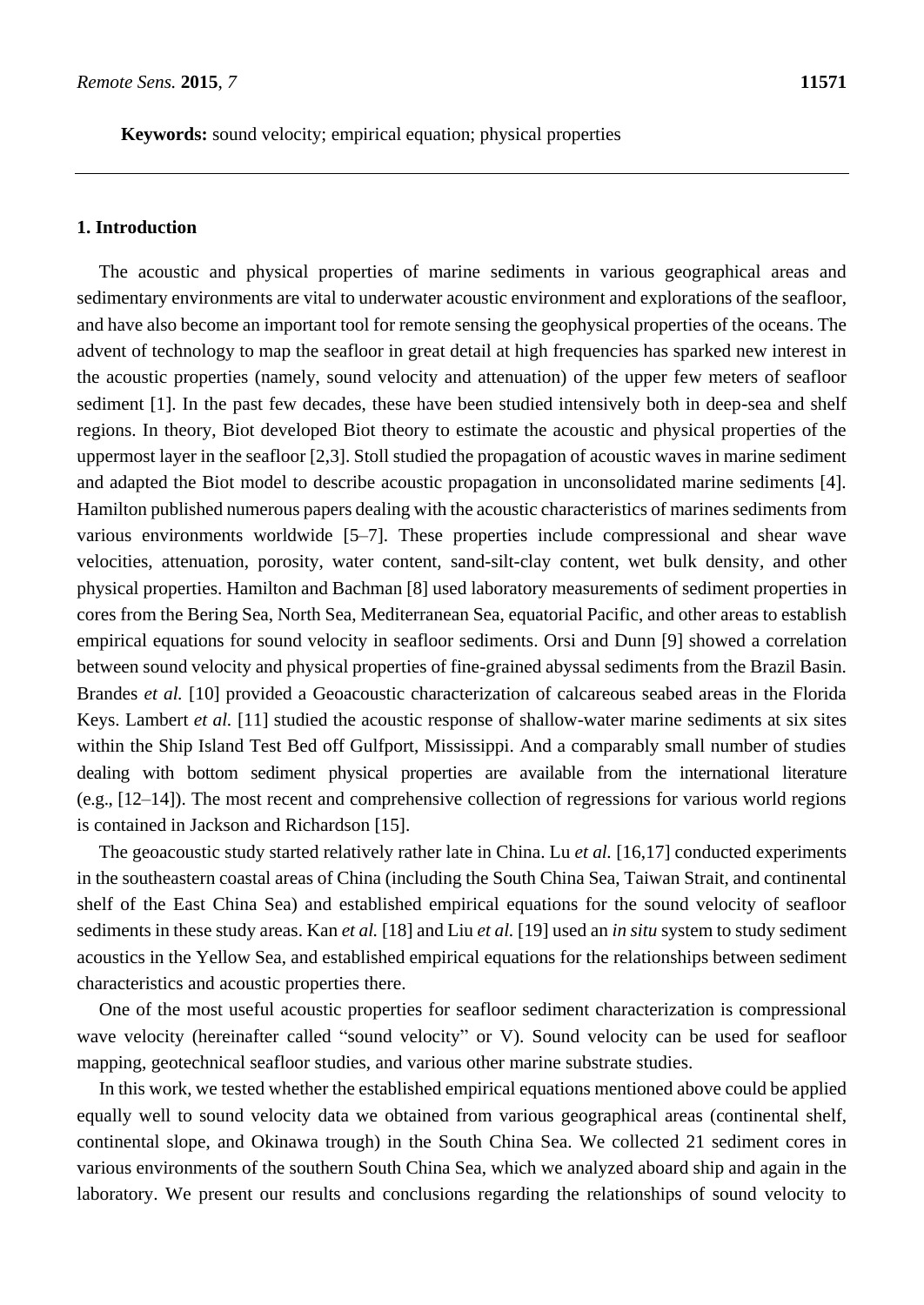sediment physical properties in different geographical areas, and new empirical equations, which deviate from previously established equations.

# **2. Study Area**

The southern South China Sea presents a ladder bottom topography comprising three steps with gradually increasing depth from south to north (Figure 1). The first level is the continental shelf, which comprises 17.2% of the study area and has water depths of less than 150 m. The second level is the continental slope, accounting for 77.6% of the study area, with water depths of 150–3800 m. The third level is the Okinawa Trough, a deep-sea basin comprising 5.2% of the study area, with water depths of more than 3800 m. Seafloor sediments in the study area are fine-grained, mainly silty clays with abundant foraminifera and shell fragments. The varying sedimentary environments of these three distinct tiers lead to variability in their physical properties, which affects sound velocities of the sediments.

At present, the research of the sediment acoustics is mainly concentrated in the Yellow Sea, the East China Sea shelf, and the continental shelf of the South China Sea. However, the acoustic studies of the sediments in the South China Sea are relatively less and there is lack of comparisons with empirical equations. And furthermore the South China Sea has unique significance in acoustic research for unique morphology, geographic location, and complicated sedimentary environment.



Figure 1. Map of bathymetry and the coring stations.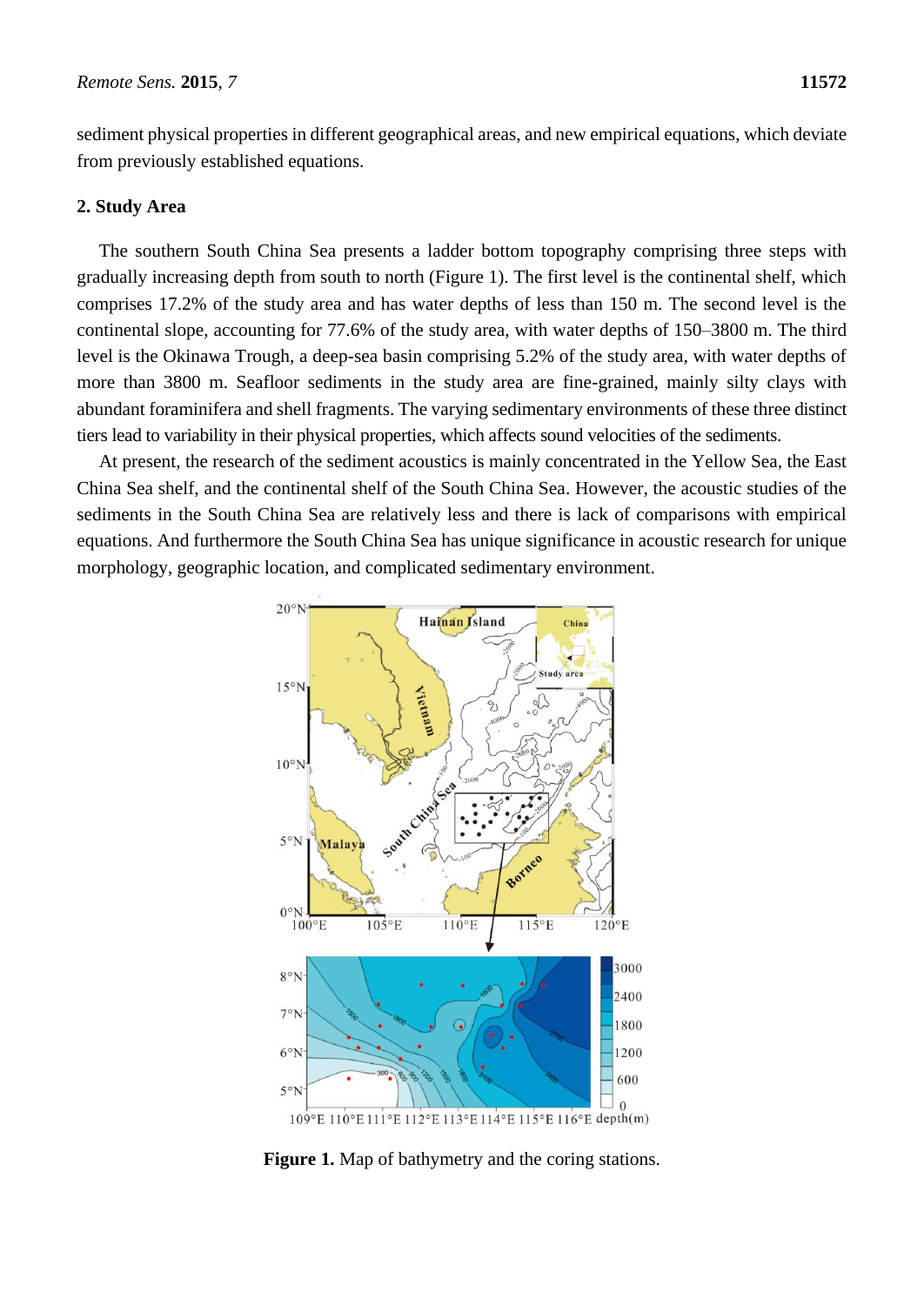# **3. Methods**

We have collected seafloor sediment samples from 21 sites in the southern South China Sea (Figure 1). Two samples were from the continental shelf (water depths less than 150 m), 13 were on the continental slope (water depths 1053–2028 m), and six were in the Okinawa Trough (water depths 2207–2843 m).

All samples were collected with a gravity corer from the upper 100 cm of the seafloor. Although gravity coring disturbs the surface sediment to a certain extent, we reduced the disturbance by inserting a polyethylene core liner in the gravity corer barrel. Upon retrieval of the corer, we removed the core liner and the cylindrical sample it contained and immediately measured sound velocity of the samples.



**Figure 2.** Coaxial differential distance measurement method.

Sound velocity (V) was measured on the deck of the research vessel using a portable WSD-3 digital sonic instrument and the coaxial differential distance measurement method (Figure 2). In order to improve the measurement accuracy, we have designed a measuring platform (Figure 2). Differing from the traditional distance measurement method, this measuring platform adopts the optical measuring method, which can reduce length measurement errors and thus improves sound velocity calculation accuracy. During the measurement, the laser is fixed, the laser receiver is moving with the measuring rod, and thus, according to the principle of the pulse laser range system, the sediment sample can be accurately measured.

The measurement parameters were as follows: the cylindrical sediment sample initial length was 100 cm; the sediment measurement interval was 15 cm; the frequency of pulse signal was 100 kHz; the sound wave sampling length was 1024 points; and the sound wave sampling interval was 1 μs.

Each core was prepared for acoustic testing using the following steps (Figure 2).

- (1) The intact cylindrical sample within the polyethylene core liner was placed on the measuring table immediately upon retrieval.
- (2) The WSD-3 transducers were connected to the sediment core.
	- (a) The receiving transducer R1 was inserted into the sediment core at the position of 92 cm.
	- (b) The transmitting transducer T was pressed firmly against the sediment core at the bottom of the core (at the position of 100 cm).
	- (c) The receiving transducer R2 was pressed firmly against the sediment core at the bottom of the core (at the position of 0 cm).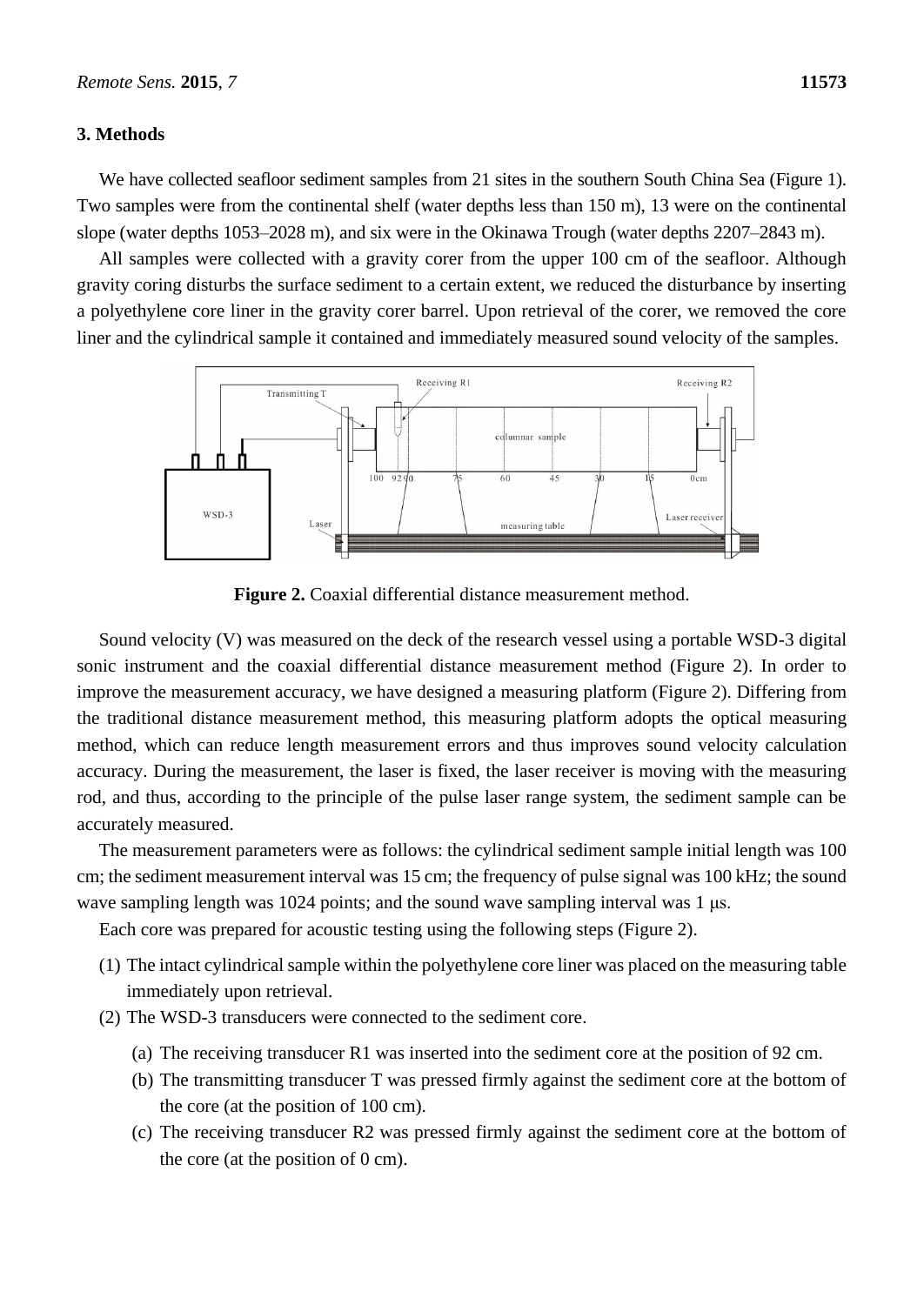Acoustic testing began with the transmitting transducer T sending acoustic signals. The receiving transducers R1 (at 92 cm) and R2 (at 0 cm) received the signals, and these were recorded by the WSD-3 system.

When the measurement was completed, the lower 15-cm section of the cylindrical sediment sample was removed. Then the receiving transducer R2 was pressed firmly against the new base of the core, at 15 cm, and the sample was measured as described above. This process was repeated at 15-cm increments until the cylindrical sample was only 10 cm long.

For each core, seven signals (at 0, 15, 30, 45, 60, 75, and 90 cm; Figure 3) received by transducer R2 were recorded. The results were normalized to obtain scaled amplitude values between 1 and -1. We used the coaxial differential distance method in Equation (1) to calculate sound velocity. In Equation (1), the signal travel times (by the first arrival) at the seven sample intervals are  $t_1$ ,  $t_2$ ,  $t_3$ ,  $t_4$ ,  $t_5$ ,  $t_6$ , and  $t_7$ . The time difference between two adjacent signals is t<sub>i</sub> − t<sub>i+1</sub>, and the length (L) between the two signals is 15 cm. The sound velocity (V) is obtained as follows:

$$
V_i = \frac{L}{t_i - t_{i+1}}, i = 1, 2, ..., 6
$$
 (1)

After the acoustic properties were measured aboard the ship, the seven sediment core sections were put in separate pre-weighed 25-ml beakers, sealed with plastic wrap, and awaited for transport to the laboratory for further testing.



**Figure 3.** The waveforms received by transducer R2 from one columnar sample.

In the laboratory, physical properties including the mean grain size, wet bulk density, and porosity were determined for each subsample. The mean grain size was measured at the Key Laboratory of Marine Geology and Environment, Institute of Oceanology, Chinese Academy of Sciences (IOCAS) using a Cilas 940L particle size analyzer (particle size measurement range of −1 to 11.7 ϕ) . Here we report the mean grain size in the form of φ, where  $φ = -log_2(M/M0)$  and M is the grain diameter in mm,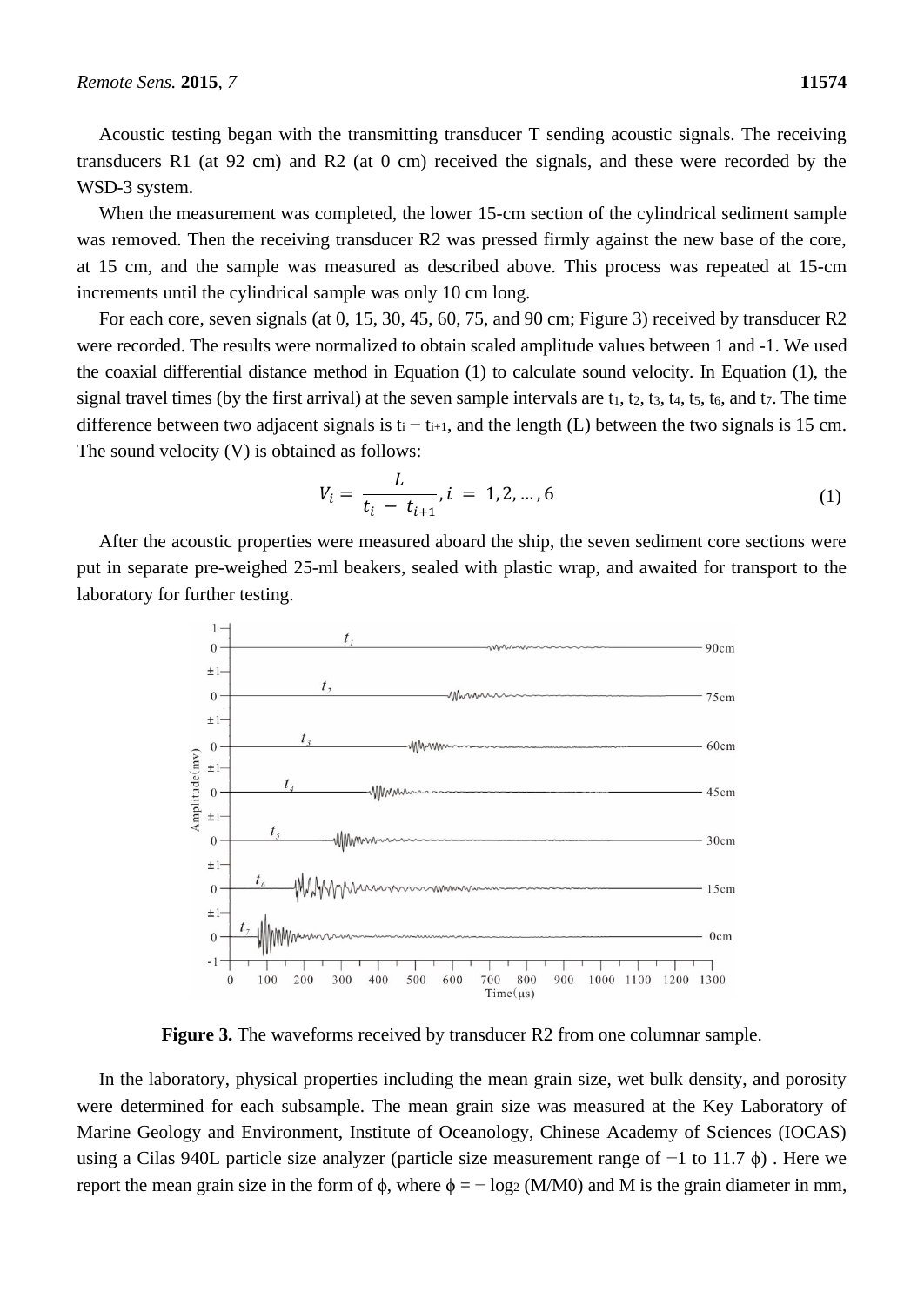$M0 = 1$  mm. Wet bulk density was determined by the cutting ring method. Porosity was calculated using the pycnometer method.

## **4. Results and Discussion**

The correlations between sound velocity of the samples and the measured physical properties of the sediments are presented in plots to illustrate the ranges and scatter of the data. Porosity ranges from 24% to 86%, with a coefficient of variation (CV) of 20.44%. The wet bulk density is 1.01–1.83  $g/cm^3$ , with  $CV = 12.23\%$ . There may be little measurement errors in the wet weight of sediments which was measured on deck, so the wet density has a minimum value of  $1.00 \text{ g/cm}^3$ . These errors may come from the gas, water loss, and the scale. The mean grain size is  $3.8-8.6 \phi$ , with CV = 15.97% and the sorting coefficient (σ) of the grain size is 1.46. The empirical equations for the illustrated data are presented in the text.

## *4.1. Porosity*

In a gas-free sediment, the volume of the voids (or pore spaces between the mineral grains) occupied by water are expressed as porosity (volume of voids/total volume). Porosity has a significant effect on acoustic travel time of the sediment; therefore, accurate porosity data are very important for estimating sound velocity. We divided the different geographical areas (continental shelf, continental slope, and Okinawa Trough) of the study area into two zones based on water depth. The continental shelf is the shallow zone (S), while the deep zone (D) contains the continental slope and the Okinawa Trough.

We used the least squares method to study the relationship between sound velocity and porosity for our samples in the two zones (S and D) and in the entire study area (T) (Figure 4) and established sets of empirical equations based on the data from our 21 samples. Seafloor sediments collected for this study in the southern South China Sea are mainly silty clays with porosities ranging from 24% to 86%. The velocity ranges from 1485–1595 m/s in zone S and 1412–1543 m/s in zone D. Sound velocity as a function of porosity can be described by a quadratic equation. Generally, with increasing porosity, V decreases until the porosity reaches a certain value N (critical porosity, Table 1), after which V increases as porosity increases.

The relationship between V and porosity has received much attention in past studies. Porosity is an important variable in the estimation of sediment sound velocity because of its relatively small correlation error [20]. It is also easy to obtain. Hamilton and Bachman [8], Anderson [21], and Lu *et al.* [16] derived empirical equations for the relationship between V and porosity based on large numbers of seafloor sediment samples. The curve for the equation derived in this study, based on data from the entire study area, was compared with the curves for equations (H), (A), and (L) (Figure 4). The N values of the results of these four empirical equations are different (Table 1) although four curves (H, A, L, and T) show similar trends. Our empirical equation (T) covaries best with Hamilton's Geoacoustic model [5], while the Hamilton and Bachman [8] equation (H) yields a curve with V slightly higher than the measured values of our samples for a given porosity. Equation (A) also yields V slightly higher than our measured values. For porosities of about 48%–76%, equation (L) is in good agreement with our measurement. The equations used in Figure 4 are listed as follows: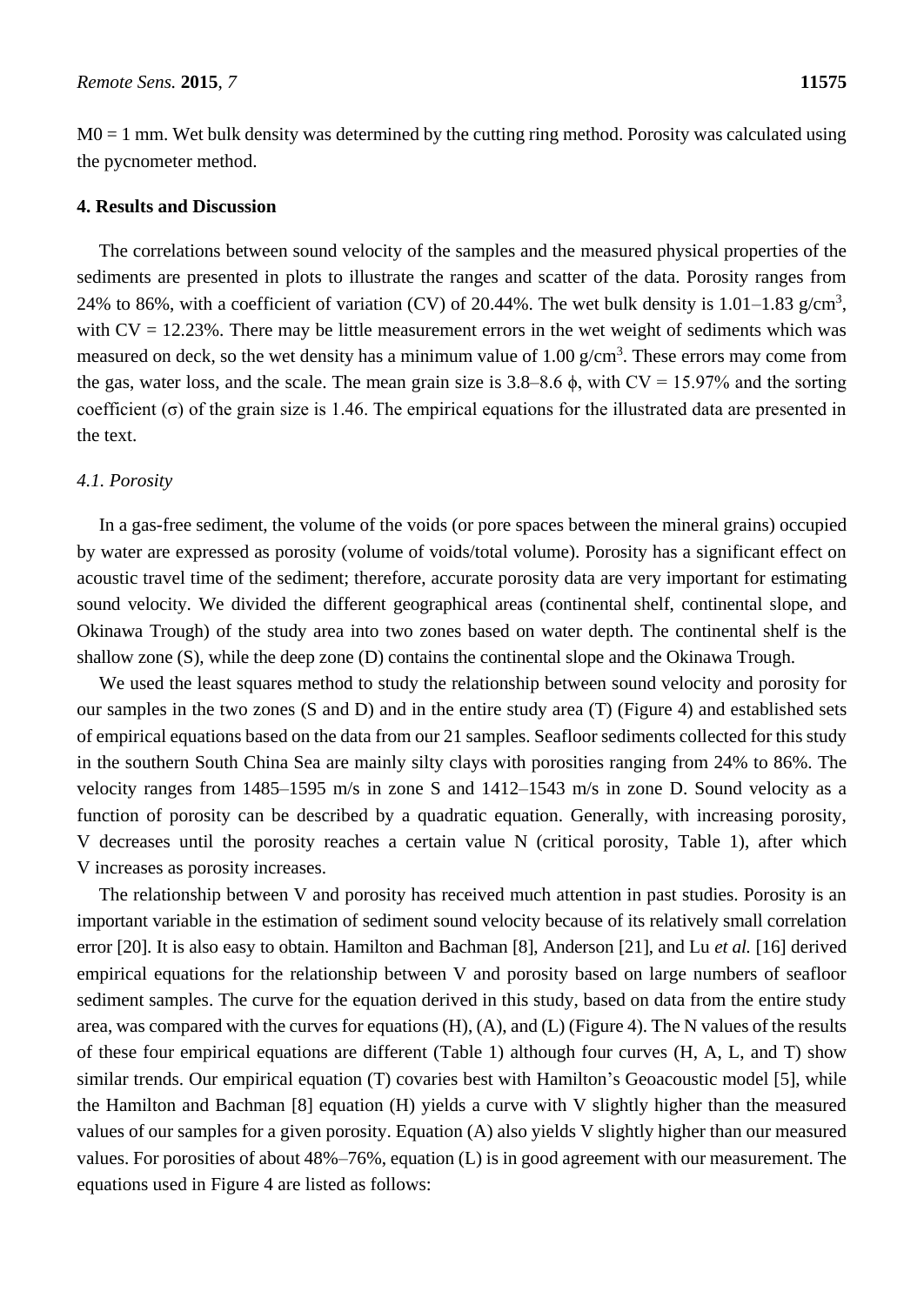Equation (H): Hamilton & Bachman (H),  $V = 2502.0 - 23.45n + 0.14n^2$ Equation (AH): Hamilton & Bachman abyssal hill (AH),  $V = 1410.6 - 1.177$ n Equation (A): Anderson (A),  $V = 2506 - 27.58n + 0.1868n^2$ Equation (L): Lu *et al.* (L),  $V = 2470.7 - 32.2n + 0.25n^2$ Equation (T): The entire study area (T),  $V = 1841 - 11.62n + 0.08493n^2$ Equation (S): The shallow zone (S),  $V = 1795 - 10.46n + 0.08907n^2$ Equation (D): The deep zone (D),  $V = 1864 - 12.45n + 0.09182n^2$ 



**Figure 4.** Porosity *versus* sound velocity; H is Hamilton and Bachman [8] equation, AH is Hamilton and Bachman [8] abyssal hill equation; A is Anderson [21] equation; L is Lu *et al.* [16] equation; T is the equation established in the paper; S is the shallow area equation; D is the deep area equation; the star (\*) point indicates shallow area measurement points and the dot (●) point indicates deep area measurement points.

| <b>Equation</b>           | N(%)  | <b>Velocity</b> (m/s) |
|---------------------------|-------|-----------------------|
| Anderson [21]             | 73.82 | 1487.99               |
| Hamilton & Bachman [8]    | 83.75 | 1520.03               |
| Lu <i>et al.</i> [16]     | 64.40 | 1433.86               |
| The entire study area (T) | 68.41 | 1443.54               |

**Table 1.** The empirical equations of N values and corresponding sound velocity.

#### *4.2. Wet Bulk Density*

Sediment wet bulk density is defined as the sediment mass per unit volume in the raw state. Wet bulk density depends on particle density, porosity volume, and pore water composition. The velocity-wet bulk density relationship for marine sediments is a function of mineral composition, sub-bottom depth, and depositional and diagenetic history. V in marine sediments generally increases with increasing wet bulk density (Figure 5). Generally, V and wet bulk density are strongly correlated [1]. As shown in the Figure 5, when the measured density of our samples is less than  $1.17 \text{ g/cm}^3$ , V increases slightly or remains unchanged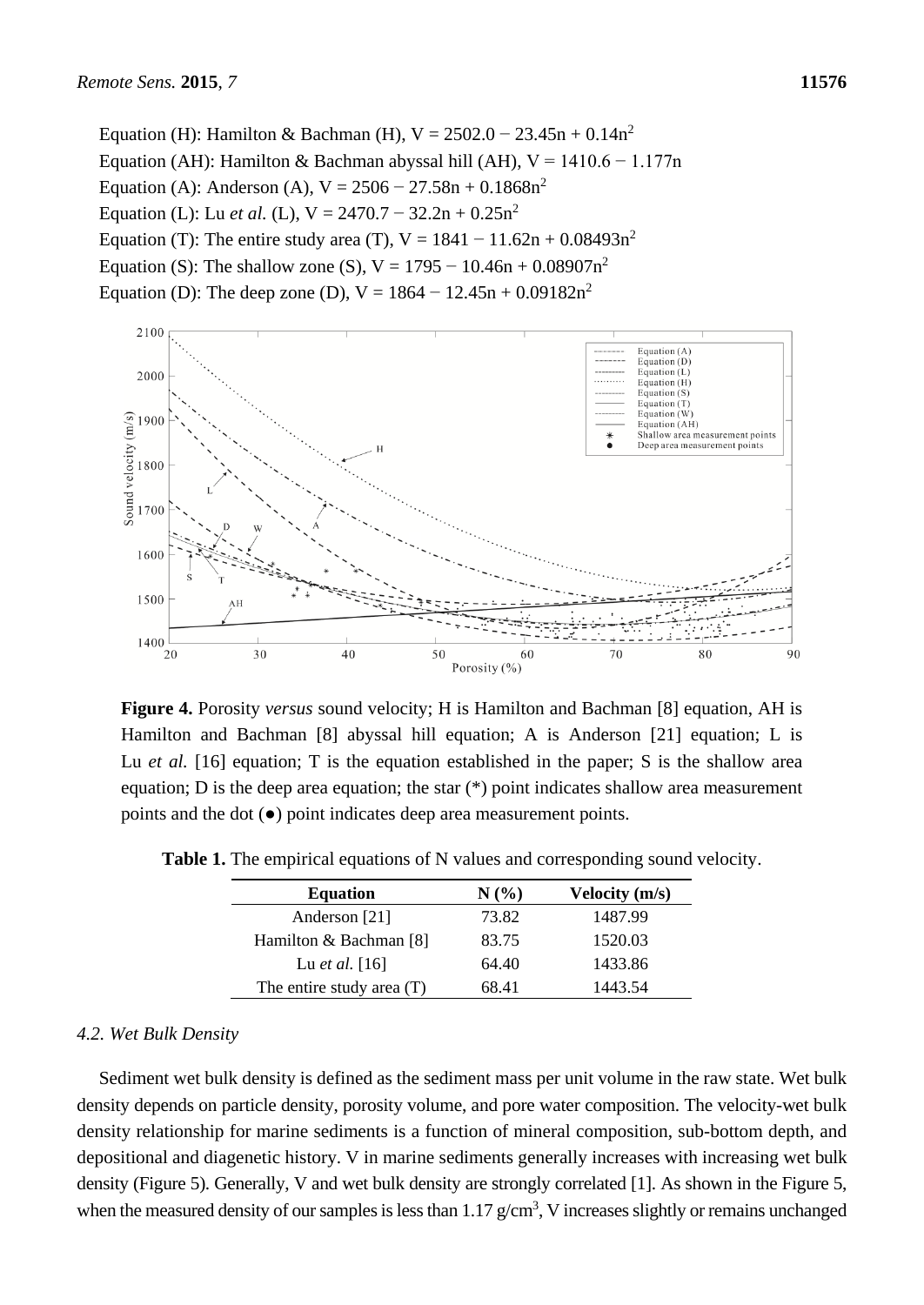as wet bulk density decreases. When wet bulk density is greater than  $1.17$  g/cm<sup>3</sup>, velocity increases with

increasing wet bulk density. The inflection point predicted by the equation of Hamilton and Bachman [8] is 1.4 g/cm<sup>3</sup>. For the same density, Hamilton's equation predicts a V higher than our measured V (Figure 5), just as it predicts higher values of V for a given measured porosity (Figure 4). The equations used in Figure 5 are listed as follows:

Equation (H): Hamilton & Bachman (H),  $V = 2330.4 - 1257.0p + 487.7p^2$ Equation (T): The entire study area (T),  $V = 2117 - 1151\rho + 492\rho^2$ 



**Figure 5.** Wet bulk densities *versus* sound velocity.

According to the elastic wave theory [15], marine sediment can be considered as mineral particles in a framework containing pores filled with seawater. The acoustic properties of sediment pore fluid and the mineral framework are significantly different; the porosity of fluid-filled sediment is related to density and density is a fundamental part of the equation for V:

$$
V = \sqrt{\frac{k_b + \frac{4}{3}G}{\rho}}
$$
 (2)

Kb (Pa) is the compressional bulk modulus and G (Pa) the dynamic shear modulus of sediment [15]. Wet bulk density can be affected by mineralogy, compaction, consolidation of sediment, and water content [8]. Generally, seafloor sediment is composed of mineral particles and fluid filling the voids among the particles. The sediment density  $(\rho)$  can be calculated using the mineral particle density  $(\rho g)$ , fluid density  $( \rho w)$ , and porosity  $( n)$ . The equation is given as:

$$
\rho = n\rho_w + (1 - n)\rho_g \tag{3}
$$

The variations in mineral particle density (ρg) and fluid density (ρf) are small and the critical factor affecting sediment density  $(\rho)$  is porosity (n). Figure 5 shows that the densities of sediment in the shallow are larger than that of the deep area. Because the density is related with median particle diameter: the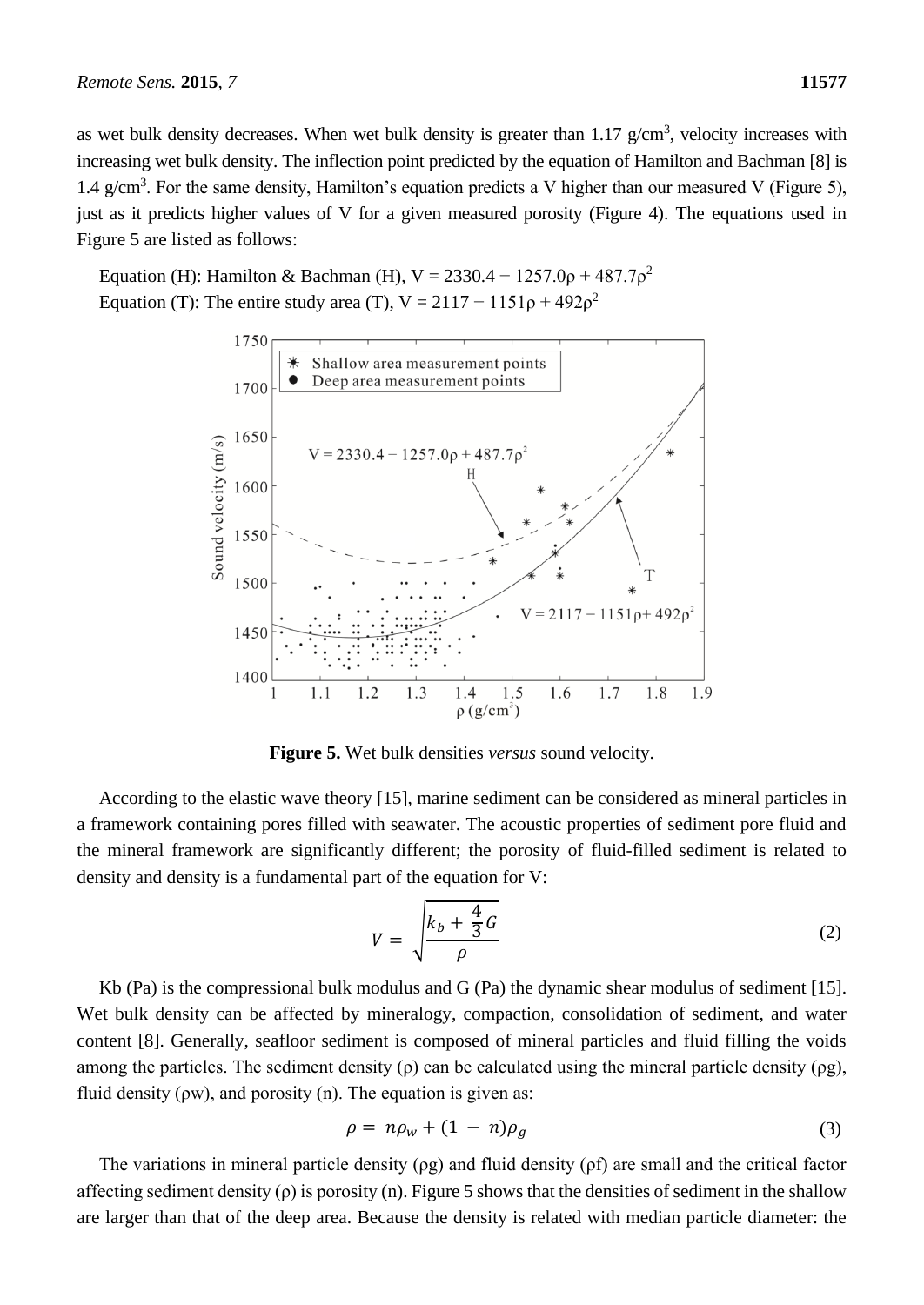density increases with the increase of median particle diameter [22]. According to the sedimentary differentiation, the coarse-grained sediment or heavy particles settle down at first, in the shallow area, and fine-grained sediment or light ones will deposit in the distance, in the deep area.

# *4.3. Mean Grain Size*

The relationships between grain size and V are especially important, for grain size can be measured in sediment and unaffected by water loss. Density and velocity measurements are unable to be reliably measured due to water loss. However, accurate grain size composition data are abundant in the geologic literature, and can be used as indices to some acoustic properties [8]. The mean grain size of our samples ranges from 3.8 to 8.5 ϕ, and V increases with increasing mean grain size (Figure 6), which agrees with previous studies [1,7,8,23]. Our regression equation is also a quadratic polynomial equation and follows the general trend of the Hamilton Geoacoustic model [5]. The equations used in Figure 6 are listed as follows:

Equation (H): Hamilton & Bachman (H), V = 1952.5 – 86.26 Mz + 4.14 Mz<sup>2</sup> Equation (T): The entire study area (T), V =  $2210 - 216.8$  Mz + 15.07 Mz<sup>2</sup>

Neto *et al.* considered sediment grain size to be the most important factor in the variability of seafloor acoustic data [24]. The grain-size parameters of a given sample remain unchanged whether it is on the seabed or in the laboratory. In this study we use the mean grain size as a representative of sediment texture because the mean grain size is a better index for sediment physical properties than median particle diameter [25]. The shallow area (continental shelf) with a coarser mean grain size range typically has comparatively higher sand and silt contents as well as lower clay content than the deep (slope and trough) areas (see Table 2).



**Figure 6.** Mean grain sizes *versus* sound velocity.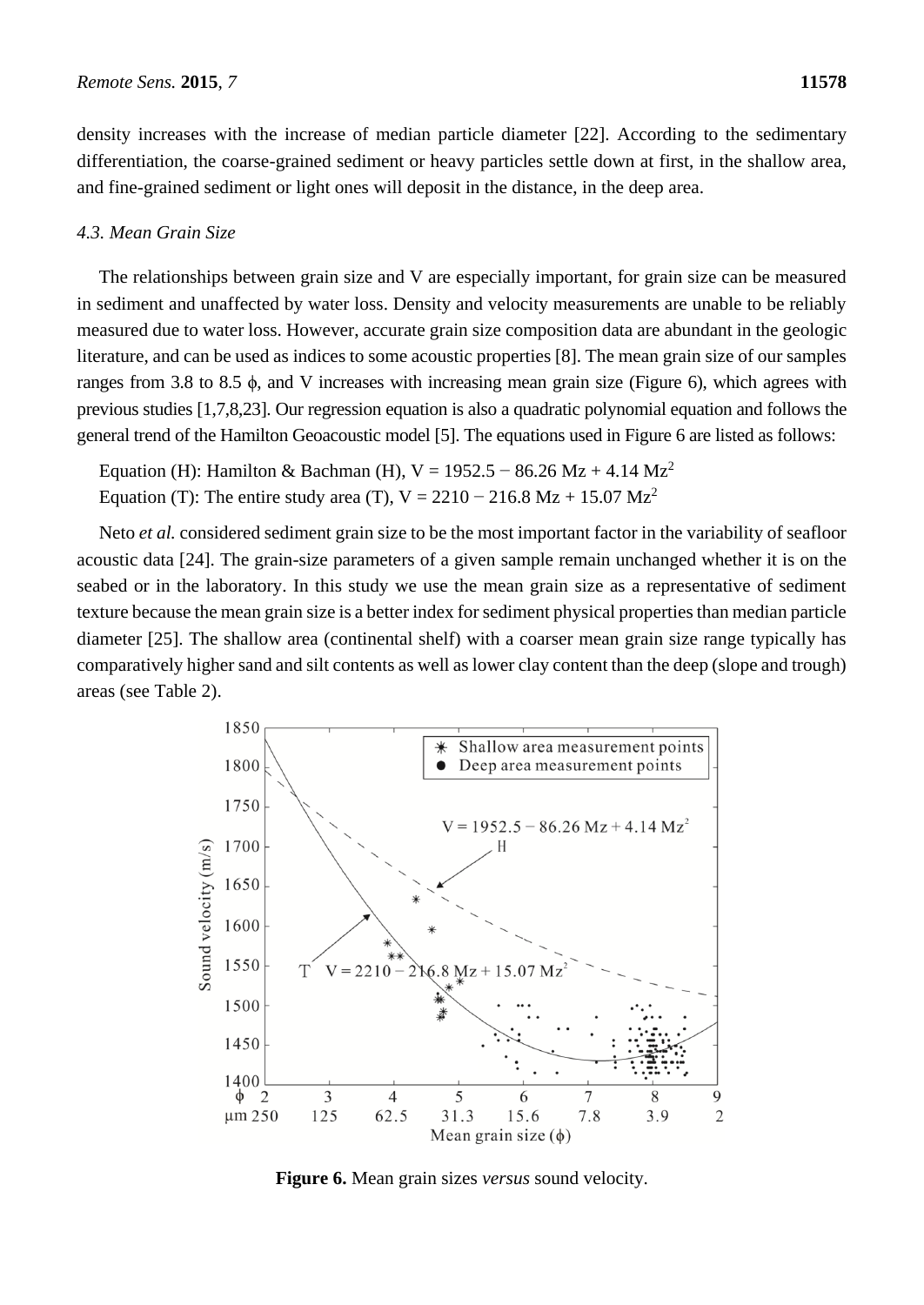|                  | <b>Geographical Area</b> | <b>Type</b> | <b>Water Depth (m)</b> | Velocity (m/s) | Sand $(\% )$ | Silt $(\% )$ | Clay $(\% )$ |
|------------------|--------------------------|-------------|------------------------|----------------|--------------|--------------|--------------|
| Shallow<br>areas | Continental<br>shelf     | Mean        | 142                    | 1533.47        | 34.02        | 55.37        | 10.61        |
|                  |                          | Max         | 148                    | 1595.74        | 53.04        | 70.73        | 12.06        |
|                  |                          | Min         | 136                    | 1485.15        | 18.53        | 38.16        | 6.86         |
| Deep<br>areas    | Continental<br>slope     | Mean        | 1605                   | 1447.14        | 0.20         | 54.39        | 45.41        |
|                  |                          | Max         | 2028                   | 1543.21        | 3.96         | 86.18        | 57.63        |
|                  |                          | Min         | 1053                   | 1415.10        | 0.00         | 42.37        | 12.53        |
|                  |                          | Mean        | 2521                   | 1448.83        | 0.15         | 51.98        | 47.87        |
|                  | Trough                   | Max         | 2843                   | 1500.00        | 1.12         | 88.86        | 64.92        |
|                  |                          | Min         | 2207                   | 1412.43        | 0.00         | 35.08        | 10.02        |

**Table 2.** Sand-silt-clay ratios and water depth in different geographical areas.

# *4.4. Clay Content*

The clay content in seafloor sediment and mean grain size are important variables for determining sediment acoustic properties [25]. Clay content refers to the percentage of sediment particle diameter less than 0.04 mm in the sediment. Clay content affects V through its influence on porosity and wet bulk density [8]. Seafloor sediment in the study area is mainly fine-grained silty clay and clayey silt (Table 2). The sound velocity-clay content relationship is generally a linear relationship: V decreases with increasing clay content (Figure 7). The regression line of our equation runs almost parallel to that of Hamilton's Geoacoustic model [5], with a lower velocity of 50–80 m/s. The equations used in Figure 7 are listed as follows:

Equation (H): Hamilton & Bachman (H),  $V = 1549.4 - 0.66C$ Equation (T): The entire study area (T),  $V = 1537 - 1.819C$ 

Compared to the deep area, the shallow area (continental shelf) has a lower clay content that varies within a smaller range (about  $6\% - 13\%$ ), and greater variation in V (range of about 150 m/s). The deep areas (continental slope and deep trough) have a higher clay content that varies within a wider range (about 10%–65%), and a smaller variability in V (range of about 90 m/s) (Figure 7). The difference in clay content is caused by the long-range transport function of the seawater. Fine-grained particles are transported in suspension and dispersed to the deep area while coarse sand tends to remain in the shallow area. When clay content is low (<13% in Figure 7), V exhibits considerable variation, and is largely unaffected by clay content because of the stronger influence of other physical properties. When clay content is greater than 13%, V decreases with increasing clay content. The increasing clay content results in increasing porosity, contributing to the velocity decrease.

## *4.5. Sound Velocity*

The measured data covaries well with the Hamilton Geoacoustic model [5], however, the sound velocity values calculated from the empirical equations of Hamilton and Bachman [8] (Figures 4–6) are slightly higher than our measured values. Most of the sound velocity measurements that Hamilton and Bachman [8] based their regressions on were laboratory measurements of transverse (across the diameter of the core) 200-kHz signals using a pulse technique and a Hamilton frame. In this paper, the sound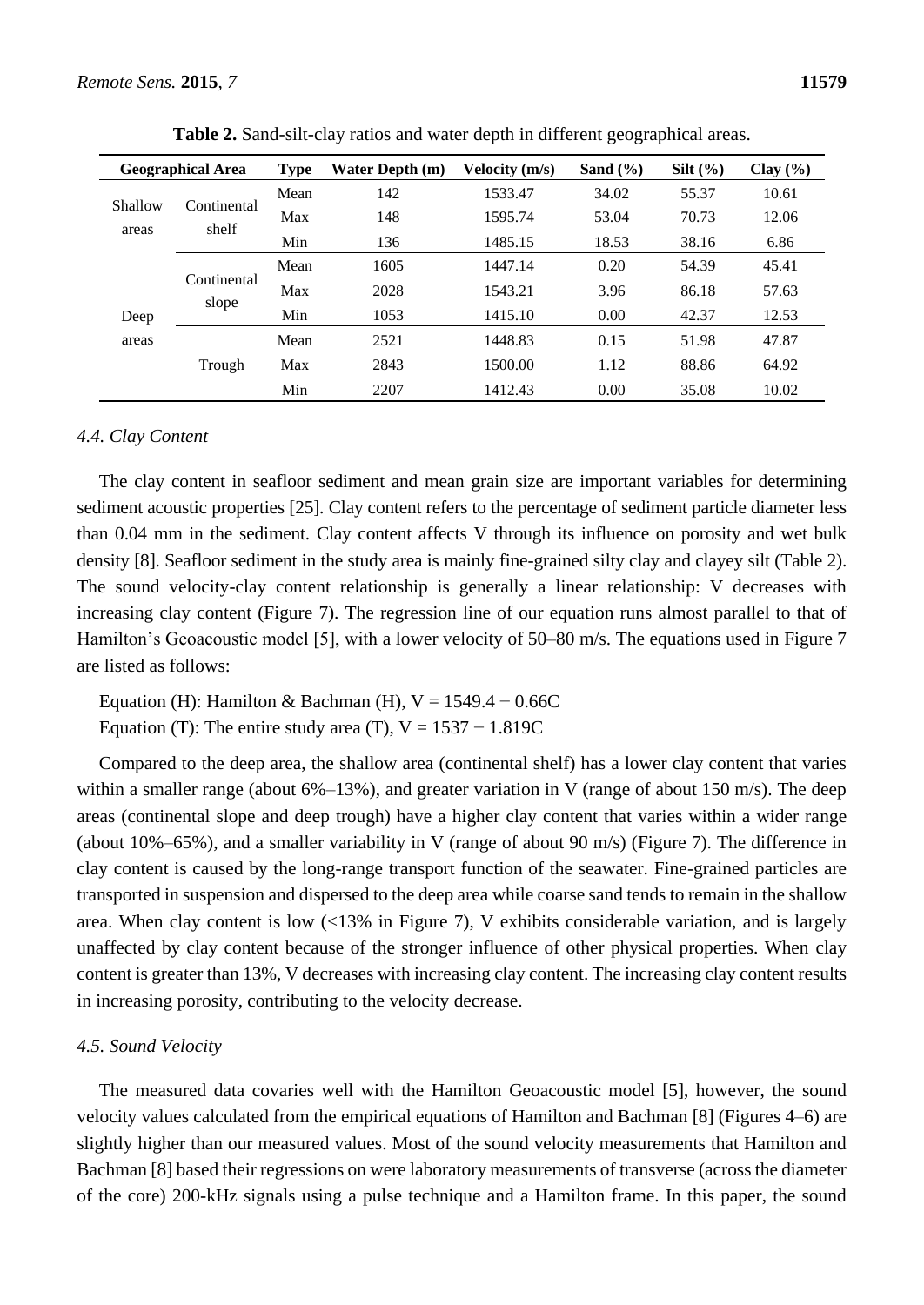velocity measurements are based on 100-kHz signals transmitted axially through the core using a newly designed optical measuring platform. It seems unlikely that differences in the measurement techniques of the physical properties could account for the differences in the regression results. Other possible causes include differences in acoustic measurement techniques, disturbance of sediments measured with the Hamilton frame, or actual differences in the sediment types and geographical areas. The sand-siltclay ratios of our samples are presented as Shepard ternary diagrams (Figure 8). The concentrations of sand, silty sand, sandy silt, and sand silt clay particles in the Hamilton-Bachman data set (see Hamilton and Bachman, 1982, Figure 1) are higher than those in the sediments analyzed in this study. Moreover, our data are mainly for silty clay and clayey silt. On a micro level, this can result in differences in the sound velocity calculation results.



**Figure 7.** Clay content *versus* sound velocity.



**Figure 8.** The ratios of sand, silt, and clay for sediment in the acoustic-physical property regression of this paper.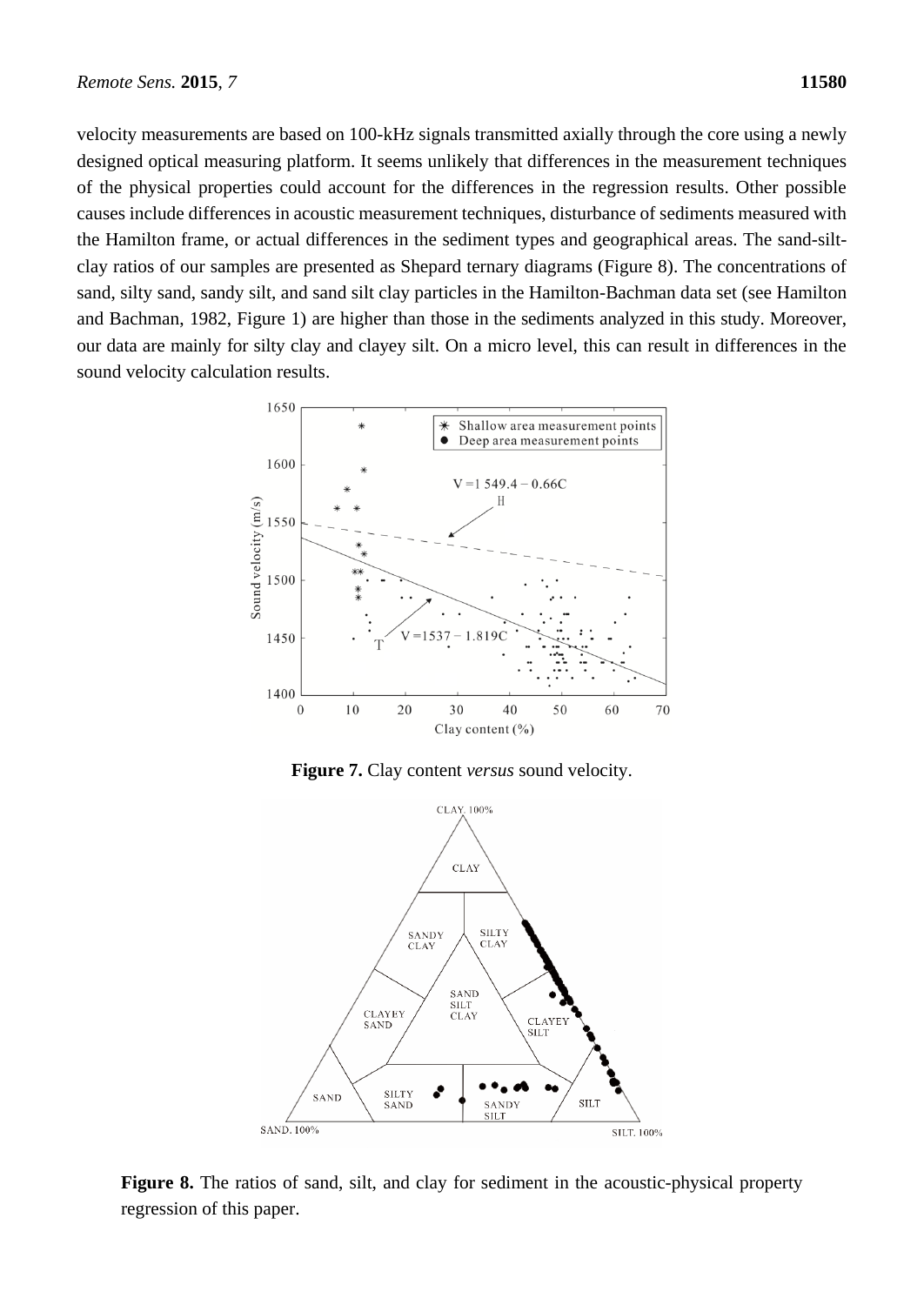The environmental conditions of the geographical areas [26] and sediment types are important factors that influence sound velocity, and empirical sound velocity equations in different geographical area have different accuracy. We derived the shallow zone equation (S) and deep zone equation (D) based on the different geographical areas (Figure 4); both equations are in good agreement with the Hamilton frame [5]. However, for porosity ranges of approximately 20%–45%, equation (S) is better fitting to the measured sound velocities compared with equation (D), while for porosities  $> 45\%$ , (D) is more appropriate for the measured sound velocities. In Figure 4, when the porosity is greater than approximately 50%, our measured data shows an almost perfect match to the Hamilton and Bachman [8] abyssal hill equation (AH) with a lower velocity of about 30–50 m/s. The sound velocities in the different geographical areas are different. The V used is the average for each 100-cm core. The average V in the continental shelf area is above 1480 m/s while the continental slope and Nansha Trough are low-velocity zones, with an average V below 1480 m/s and values below 1450 m/s in most of the area. The slope and trough sediments show lower velocities than the North Pacific sediments in the geoacoustic model of Hamilton [5]. The sediment type in the shallow area is mainly sand-silt with sand content of 18%–53% (Table 2), and the deep area is mainly silty clay sediments. The different sediment type produces a regular change trend of the main physical properties from the shallow area to the deep area (Figures 4–7). The different geographical areas and sediment types lead to the differences of physical properties, and the differences in V in the different geographical units. The sediment particle size tapers from the shallow area to the deep area; coarse-grained sediments remain in the shallow area while the fine particles are carried to the deep zone (Table 2). Sediments in the deep area are characterized by fine grain size, high porosity, low density and low sound velocity. Compared with the sediments of the deep area, the sediments of the shallow area are characterized by coarser mean grain size (Mz), lower porosity, higher wet bulk density, and higher sound velocity (Figures 4–7). Sound velocity in sediment is also closely related to its porosity and therefore its density [26]. At the seafloor, high porosity/low density sediments, such as mud, have sound velocity only slightly less (up to 3%) than that of the overlying water; low porosity/high density sediments, such as hard sands, have velocity 10%–20% greater than that of the overlying water [26]. These higher velocities are due to the presence of rigidity and frame bulk modulus in the mineral structure of the sediments [6]. The low sound velocity effect in high porosity mud or silty clays is the result of a balance between water and mineral compressibility (or bulk moduli) and densities, plus low rigidity and low mineral frame bulk moduli [6].

Chen *et al.* [27] used sediments in the southern South China Sea to measure the sound velocity and inverted sound velocity. Their laboratory sound velocity measurements were 1426–1679 m/s, and the inverted sound velocity result was 1477–1681 m/s. This is consistent with the results of our measurements. We also calculated sound velocities using Buckingham's theory [28,29] and compared them with our measured data. The calculated V follows the trend of the measured data accurately over the three geographical areas (for a detailed discussion see Wang *et al.* [30]). The Wood [31] equation outlines the layer of non-rigid sediment (consisting of mineral grains suspended in fluid), is also plotted in Figure 4. Only a few points in the shallow area fall below the Wood equation line, these may be caused by measurement errors. The Wood equation defines the lower boundary of V, and the measured velocities appear above this lower boundary [31].

In addition to the factors discussed above, there are many other factors influencing sound velocity. Some scholars have studied the effects of temperature, pressure and salinity on sound velocity [32,33].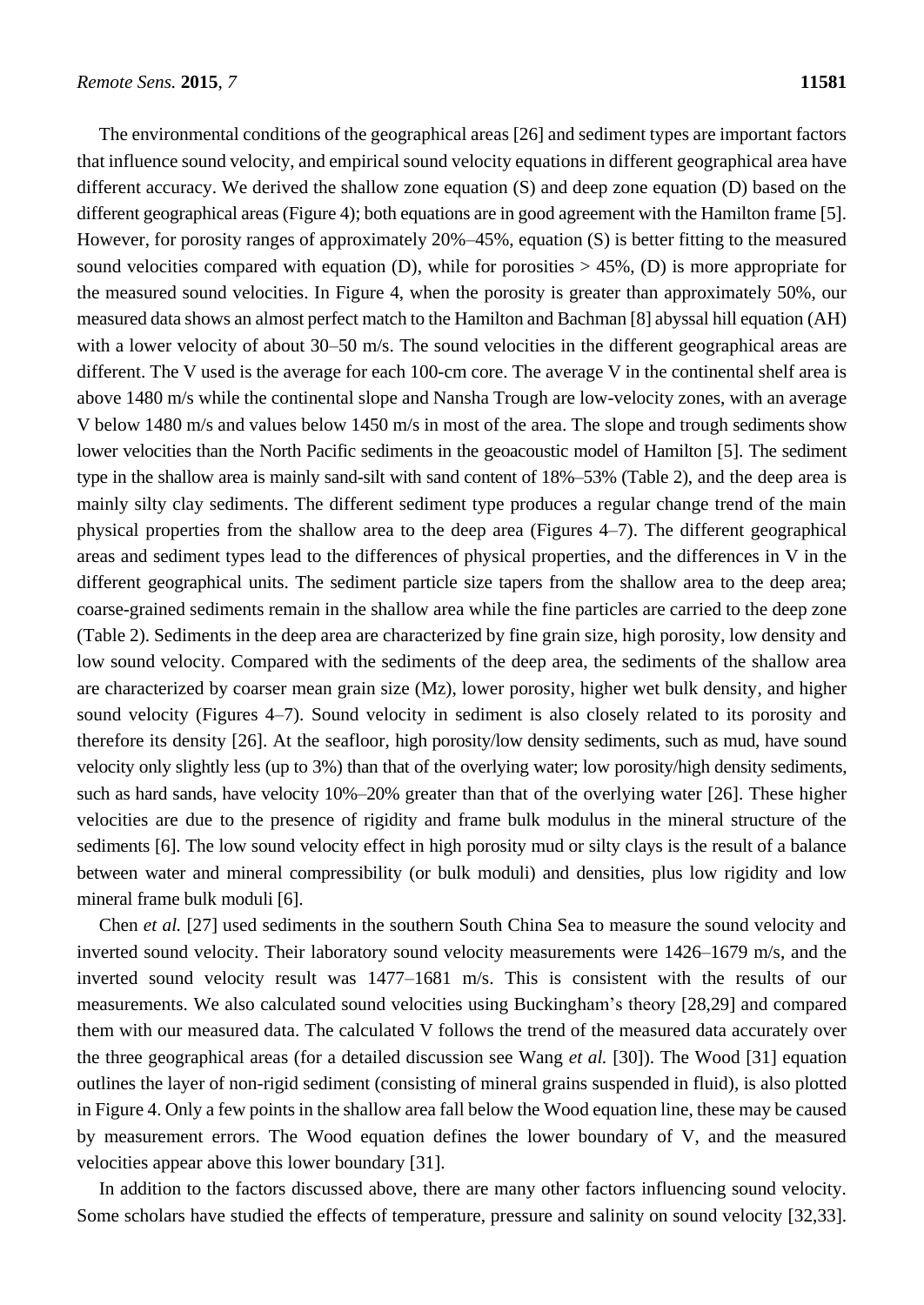When a sediment sample is removed from the surface of the seafloor to the laboratory, the salinity of the water within the pore spaces remains the same, and the only changes (disregarding possible disturbances to sediment structure) are in temperature and pressure [33]. The effect of temperature on sound velocity had been studied by Carbó and Molero [32], and they found a velocity increase of 3.25 m/s at a frequency of 1 MHz when the temperature increases  $1 \text{ }^{\circ}$  C on average. When the frequency decreases, the acoustic attenuation decreases, and the sound velocity decreases the rate of change. The frequency we used is only 100 kHz, is much smaller than 1 MHz, and the velocity increases at a rate smaller than 3.25 m/s. Moreover, the method we used can reduce the influence of temperature on sound velocity. We removed the polyethylene core liner with the cylindrical sample it contained and directly measured the sound velocity of the polyethylene core liner contents as soon as the core liner was removed from the gravity corer barrel. In this method, the temperature of sediment will not change much in a short time, thus, the value of sediment sound velocity changes little. Wang *et al.* [34] had researched the relation between the acoustic characters of sea bottom sediment and seawater depth, they found that when the water depth less than 1000 m, the influence of depth on sound velocity can be ignored. In fact, changes in temperature and pressure are inevitable for sampling measurement, thus, the development of *in situ* measurement techniques is important for the measurement of sound velocity in seafloor [35].

In summary, our samples from the different geographical areas, when compared with the samples of previous studies, indicate that the physical properties, sediment types, geographical areas, and sand-silt-clay ratios are important factors that influence V. The extent of the influence should be explored in further experimental and theoretical studies, and use of more discriminating acoustic techniques, like *in situ* measurement to acquire direct data, is necessary.

# **5. Conclusions**

Measured data from gravity-cored seafloor samples in different geographical areas of the southern South China Sea were compared with empirical equations established by other researchers, and the significant differences were investigated. We conclude the following:

- (1) Previously established equations relating the physical properties of seafloor sediment to their acoustic properties were not entirely accurate in the study area.
- (2) We developed new empirical equations describing the relationships of the physical and acoustic properties of the samples, corresponding to the different geographical areas in our study area. Comparing the results of the new equations and the previous ones and analyzing the factors influencing the discrepancies between the results indicates that the physical properties, sediment types, geographical areas, and sand-silt-clay ratios are important factors affecting sound velocity in sediment.
- (3) Future work in this field should include experimental and theoretical exploration of the influence of various potential impacting factors, and use of more discriminating acoustic techniques (such as *in situ* measurement).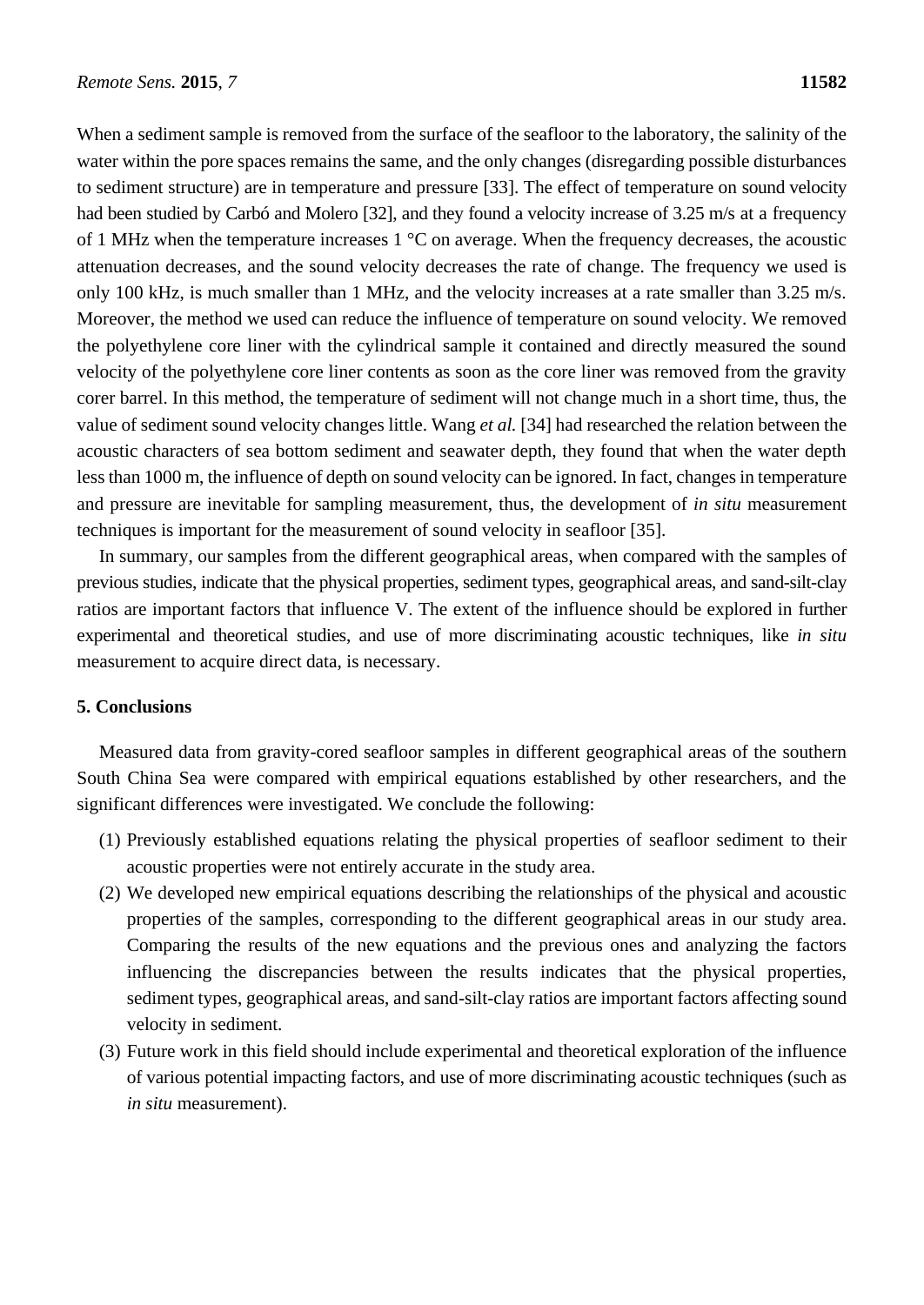## **Acknowledgments**

We thank Xinke Yu and the crew of the expedition ship R/V Kexueyihao for their assistance. This study is funded by the National Special Research Fund of China for Non-Profit Marine Sector (No.200905025).

## **Author Contributions**

Zhengyu Hou analyzed the data and wrote this paper. Jingqiang Wang took the measurements. Wenjing Chen processed data used in this paper. Changsheng Guo, Yongtao Fu, and Tiegang Li helped in preparation and revision of the manuscript.

# **Conflicts of Interest**

The authors declare no conflict of interest.

## **References**

- 1. Gorgas, T.J.; Wilkens, R.H.; Fu, S.S.; Frazer, L.N.; Richardson, M.D.; Briggs, K.B.; Lee, H. *In situ* acoustic and laboratory ultrasonic sound speed and attenuation measured in heterogeneous soft seabed sediments: Eel River shelf, California. *Mar. Geol.* **2002**, *182*, 103–119.
- 2. Biot, M.A. Theory of propagation of elastic waves in a fluid-saturated porous solid. I. Low frequency range. *J. Acoust. Soc. Am.* **1956**, *28*, 168–178.
- 3. Biot, M.A. Theory of propagation of elastic waves in a fluid-saturated porous solid. II. Higher frequency range. *J. Acoust. Soc. Am.* **1956**, *28*, 179–191.
- 4. Stoll, R.D. Marine sediment acoustics. *J. Acoust. Soc. Am.* **1985**, *77*, 1789–1799.
- 5. Hamilton, E.L. Sound velocity and related properties of marine sediments, North Pacific. *J. Geophys. Res.* **1970**, *75*, 4423–4446.
- 6. Hamilton, E.L. Elastic properties of marine sediments. *J. Geophys. Res.* **1971**, *76*, 579–603.
- 7. Hamilton, E.L. Geoacoustic modeling of the sea floor. *J. Acoust. Soc. Am.* **1980**, *68*, 1313–1340.
- 8. Hamilton, E.L.; Bachman, R.T. Sound velocity and related properties of marine sediments. *J. Acoust. Soc. Am.* **1982**, *72*, 1891–1904.
- 9. Orsi, T.H.; Dunn, D.A. Sound velocity and related physical properties of fine grained abyssal sediments from the Brazil Basin (South Atlantic Ocean). *J. Acoust. Soc. Am.* **1990**, *88*, 1536–1542.
- 10. Brandes, H.G.; Silva, A.J.; Walter, D.J. Geo-acoustic characterization of calcareous seabed in the Florida Keys. *Mar. Geol.* **2002**, *182*, 77–102.
- 11. Lambert, D.N.; Kalcic, M.T.; Faas, R.W. Variability in the acoustic response of shallow-water marine sediments determined by normal-incident 30-kHz and 50-kHz sound. *Mar. Geol.* **2002**, *182*, 179–208.
- 12. Briggs, K.B.; Richardson, M.D. Small-scale fluctuations in acoustic and physical properties in surficial carbonate sediments and their relationship to bioturbation. *Geo-Mar. Lett.* **1997**, *17*, 306–315.
- 13. Richardson, M.D.; Briggs, K.B.; Bentley, S.J.; Walter, D.J.; Orsi, T.H. The effects of biological and hydrodynamic processes on physical and acoustic properties of sediments off the Eel River, California. *Mar. Geol.* **2002**, *182*, 121–139.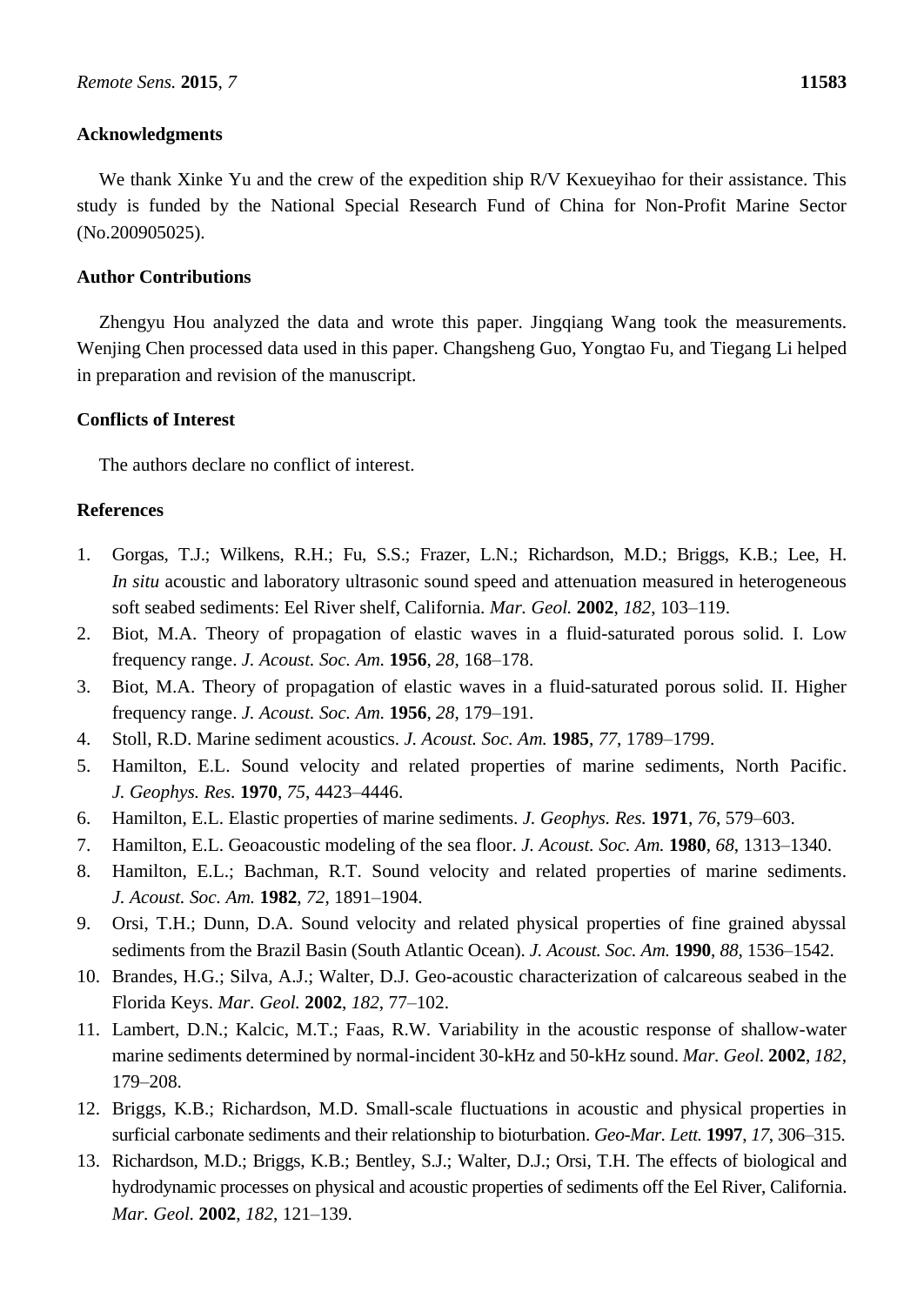- 14. Kim, G.Y.; Kim, D.C.; Yoo, D.G.; Shin, B.K. Physical and Geoacoustic properties of surface sediments off eastern Geoje Island, South Sea of Korea. *Quat. Int.* **2001**, *230*, 21–33.
- 15. Jackson, D.; Richardson, M. Geoacoustic properties. In *High-Frequency Seafloor Acoustics*; Springer Science & Business Media: Berlin, Germany, 2007; pp. 123–170.
- 16. Lu, B.; Li, G.; Sun, D.; Huang, S.; Zhang, F. Acoustic-physical properties of seafloor sediments from near shore southeast China and their correlations. *J. Tropi. Oceanogr.* **2006**, *25*, 12–17. (In Chinese)
- 17. Lu, B.; Li, G.; Liu, Q.; Huang, S.; Zhang, F. Sea floor sediment and its acoustic-physical properties in the southeast open sea area of Hainan Island in China. *Mar. Georesources Geotechnol.* **2008**, *26*, 129–144.
- 18. Kan, G.; Liu, B.; Zhao, Y.; Li, G.; Pei, Y. Self-contained *in situ* sediment acoustic measurement system based on hydraulic driving penetration. *High Technol. Lett.* **2011**, *17*, 311–316.
- 19. Liu, B.; Han, T.; Kan, G.; Li, G. Correlations between the *in situ* acoustic properties and geotechnical parameters of sediments in the Yellow Sea, China. *J. Asian Earth Sci.* **2013**, *77*, 83–90.
- 20. Kim, D.C.; Sung, J.Y.; Park, S.C.; Lee, G.H.; Choi, J.H.; Kim, G.Y.; Kim, J.C. Physical and acoustic properties of shelf sediments, the South Sea of Korea. *Mar. Geol.* **2011**, *179*, 39–50.
- 21. Anderson, R.S. Statistical correlation of physical properties and sound velocity in sediments. In *Physics of Sound in Marine Sediments*; Hampton, L., Ed.; Plenum Press: New York, NY, USA, 1974; pp. 481–518.
- 22. Bachman, R.T. Acoustic and physical property relationships in marine sediment. *J. Acoust. Soc. Am.* **1985**, *78*, 616–621.
- 23. Han, D.; Nur, A.; Morgan, D. Effects of porosity and clay content on wave velocities in sandstones. *Geophysics* **1986**, *51*, 2093–2107.
- 24. Neto, A.A.; Teixeira Mendes, J.D.N.; de Souza, J.M.G.; Redusino, M., Jr; Leandro Bastos Pontes, R. Geotechnical influence on the acoustic properties of marine sediments of the Santos Basin, Brazil. *Mar. Georesources Geotechnol.* **2013**, *31*, 125–136.
- 25. Horn, D.R.; Horn, B.M.; Delach, M.N. Correlation between acoustical and other physical properties of deep-sea cores. *J. Geophys. Res.* **1968**, *73*, 1939–1957.
- 26. Kumar, T.P. A Study on the Geoacoustics Properties of the Marine Sediments. PhD Thesis, Cochin University Science & Technology, Cochin, India, December 1999.
- 27. Chen, J.; Yan, P.; Wang, Y.L.; Jin, D.; Lin, Q. Choice of parameters for Biot-Stoll model-based inversion of sound velocity of seafloor sediments in the southern South China Sea. *J. Trop. Oceanogr.* **2012**, *31*, 50–54. (In Chinese)
- 28. Buckingham, M.J. Theory of acoustic attenuation, dispersion, and pulse propagation in unconsolidated granular materials including marine sediments. *J. Acoust. Soc. Am.* **1997**, *102*, 2579–2596.
- 29. Buckingham, M.J. Theory of compressional and shear waves in fluid like marine sediments. *J. Acoust. Soc. Am.* **1998**, *103*, 288–299.
- 30. Wang, J.; Guo, C.; Hou, Z.; Fu, Y.; Yan. J. Distributions and vertical variation patterns of sound speed of surface sediments in South China Sea. *J. Asian Earth Sci.* **2014**, *89*, 46–53.
- 31. Wood, A.B. *A textbook of Sound*; Bell and Sons LTD.: London, UK, 1941; p. 578.